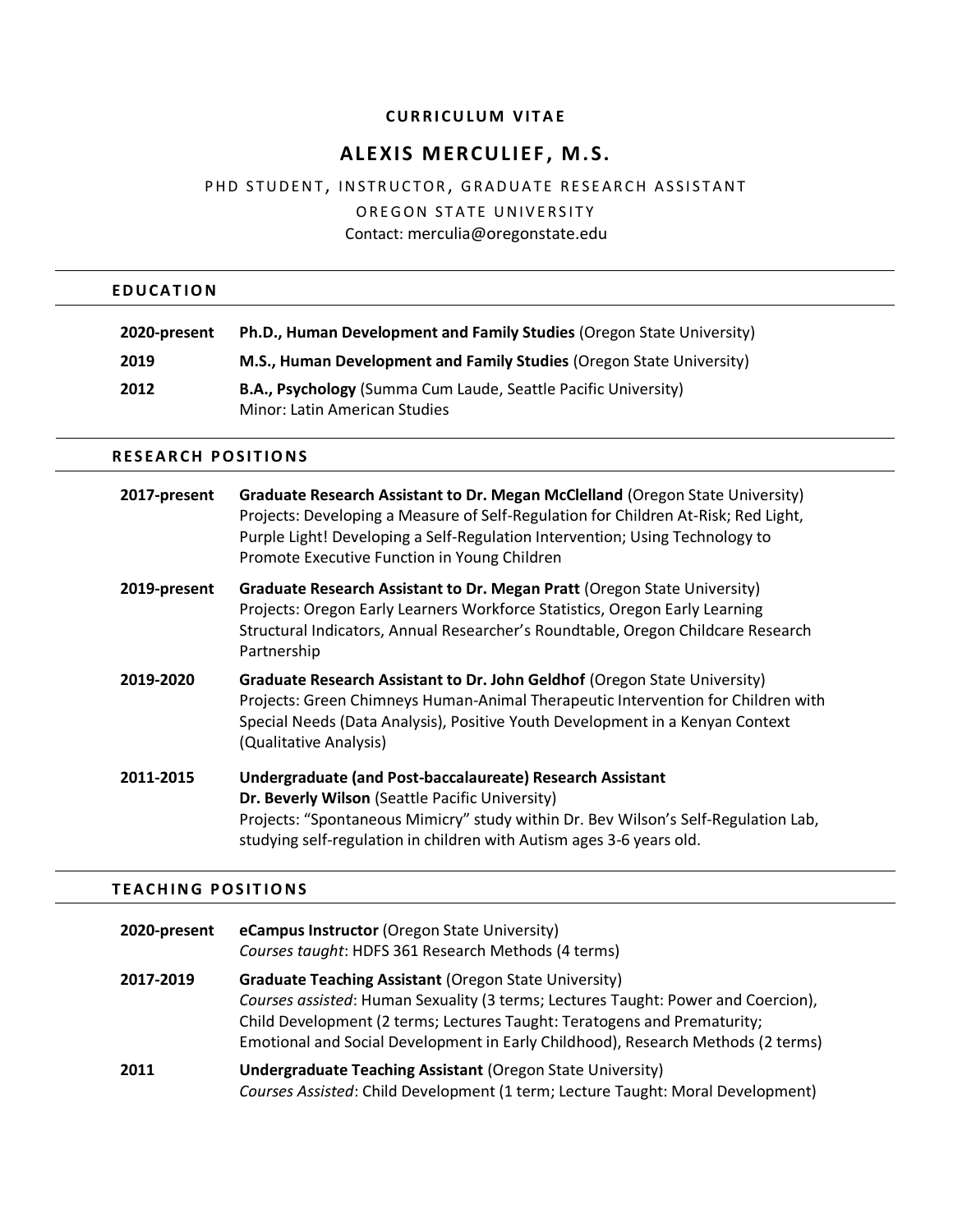#### WORK EXPERIENCE

| 2018      | <b>OSU Graduate Intern</b> (Friends of the Children: Portland, Oregon)<br>Duties: Revised and implemented annual Alumni survey for youth who graduated from<br>Friends of the Children's (FOTC) youth mentorship program. Collected data on youth<br>experiences with FOTC and experiences after finishing the program including<br>educational attainment, employment, and social support. Organized and ran a summer<br>barbeque for Alumni and their families. Assisted with the creation of a new Alumni<br>Council at FOTC.                                                                                                                                                                                                                                                                                                                                                                                                                                                                                    |
|-----------|---------------------------------------------------------------------------------------------------------------------------------------------------------------------------------------------------------------------------------------------------------------------------------------------------------------------------------------------------------------------------------------------------------------------------------------------------------------------------------------------------------------------------------------------------------------------------------------------------------------------------------------------------------------------------------------------------------------------------------------------------------------------------------------------------------------------------------------------------------------------------------------------------------------------------------------------------------------------------------------------------------------------|
| 2013-2017 | Education Case Manager, Youth Services Manager (Seattle Indian Health Board,<br>Seattle, WA)<br>Duties: Supervised four staff and managed four grants (City Levy, SAMHSA, IHS, Seattle<br>Foundation) totaling over \$1.5 million. Professional advocate and mediator for families<br>during special education (IEP), truancy or disciplinary meetings with Seattle Public<br>Schools. Created and taught curriculum for two supplemental educational programs:<br>"Mathletes" Summer Camp and "Sprouts" After School Reading Program. Provided<br>wrap-around services, health referrals, and home and school visits to enrolled families.<br>Accomplishments: Earned over \$50,000 in bonus/performance pay and donations for<br>SIHB. Led SIHB's Youth Program to score above the national average on the Youth<br>Program Quality Initiative (YPQI) Assessment for School-Age Programs. Improved<br>school attendance rates for the Youth caseload by an average of 2% (almost 4 full<br>school days per year). |
| 2012      | Intern (Northwest Adoption Exchange, Seattle, WA)<br>Duties: Created a Resource Guide for families interested in fostering or adopting.<br>Maintained website and social media with the latest adoption and foster care news<br>and events. Assisted in organizing and running Kids' Fest, an annual meet-and-greet<br>event for foster children                                                                                                                                                                                                                                                                                                                                                                                                                                                                                                                                                                                                                                                                    |
| 2012      | Assistant Teacher (Pacific Science Center, Seattle, WA)<br>Duties: Taught 2nd-6th grade children science in a hands-on, child-directed manner.<br>Consistently ensured the safety of every child, working to promote healthy life habits,<br>effective communication and conflict resolution skills                                                                                                                                                                                                                                                                                                                                                                                                                                                                                                                                                                                                                                                                                                                 |

### **GRANT SUPPORT**

**Funding Type and Agency**: Diversity Supplement Award (Dissertation), National Institutes of Health **Role**: PhD Student Researcher (Mentee)

Lipscomb, S., McClelland, M. M., & Kile, M. (2021-2023). *Examining Flame Retardant Exposure, Neurocognitive Effects, and Resilience Factors in Children from Underserved Racial/Ethnic Backgrounds in Preschool.* National Institute of Environmental Health Sciences. PI: Lipscomb.

### **P U B L I C A T I O N S**

Geldhof, G.J., Blodgett, J., Chandler, K., Bowers, E.P., Karani Onyiko, K., Allen, L., Bolding, C.W., McQuillin, S., Merculief, A, & Thompson, D. (2021). *Positive youth development across three Kenyan contexts: An inductive approach.* [Manuscript submitted for publication]. Department of Human Development and Family Studies, Oregon State University.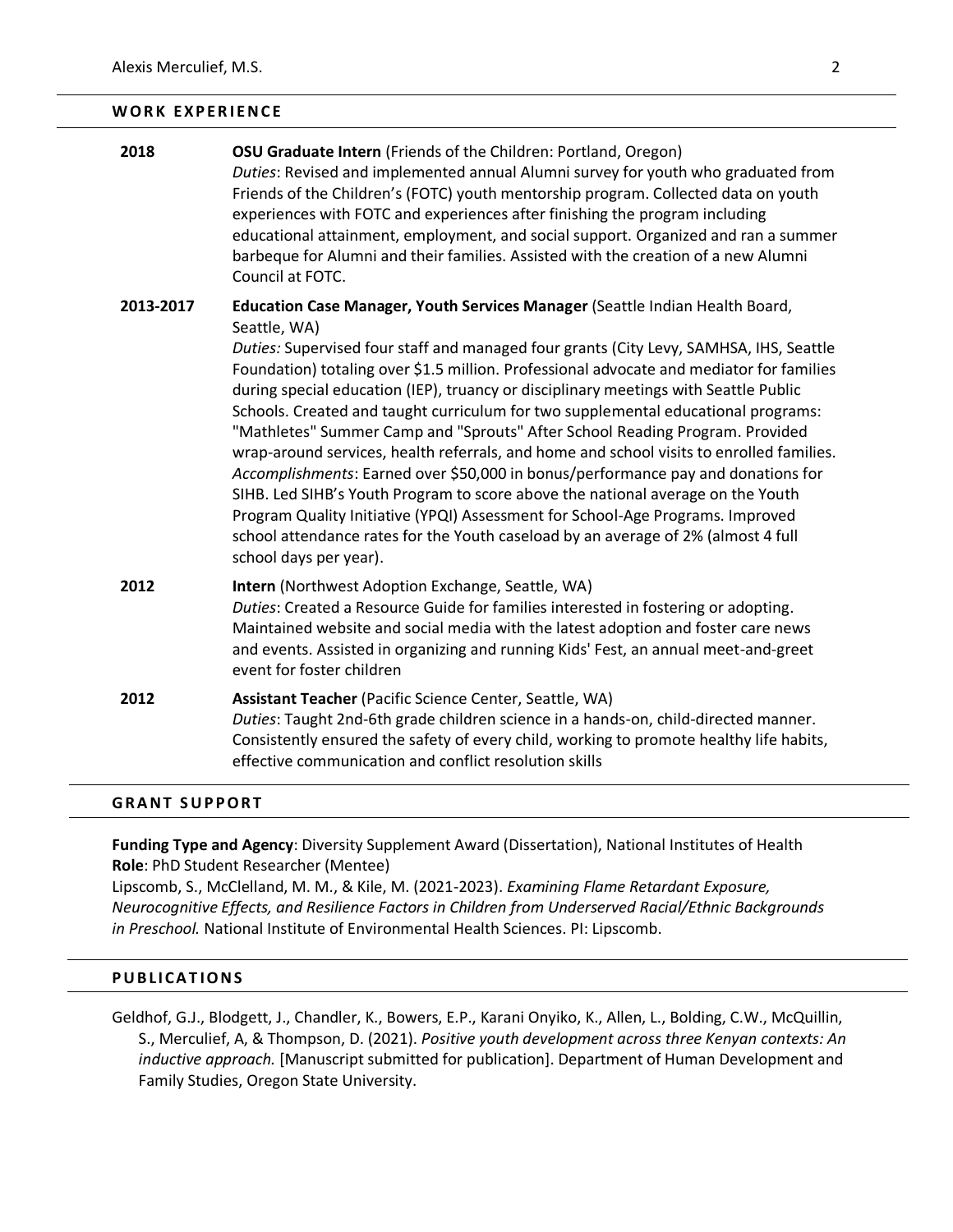- Gonzales, C., Merculief, A., Ghetti, S., & McClelland, M.M. (2021). *Longitudinal Relations between uncertainty monitoring, executive functioning and academic achievement during the transition to kindergarten.* [Manuscript in preparation]. Department of Psychology, University of California, Davis.
- Merculief, A., & McClelland, M.M. (2021). English proficiency and executive function in dual language learners enrolled in Head Start. [Manuscript in preparation]. Department of Human Development and Family Studies, Oregon State University.

Pratt, M., & Merculief, A. (2020). *The Child Care Crisis in Polk County.* Oregon State University. URL.

#### **C O N F E R E N C E P R E S E N T A T I O N S**

- Merculief, A., Blodgett, J., Bolding, C.W., Lawrence, A., Orucho, J., Esokomi, A., Omuse, D., & Onyiko, K. (2021). *Seeking harmony: The juxtaposition between positive and negative community influences for Kenyan youth*. [Poster presentation]. Accepted to Society for Research in Child Development Biennial Meeting, Virtual Conference.
- Geldhof, G.J., Blodgett, J., Chandler, K., Bowers, E.P., Karani Onyiko, K., Allen, L., Bolding, C.W., McQuillin, S., Merculief, A, & Thompson, D. (2021). Positive youth development across three Kenyan contexts: An inductive approach. In: Thomas, K. (Chair), *Contextual Influences on Youth Character Development: Evidence from Kenya, Brazil, and Canada.* [Paper Symposium]. Accepted to Society for Research in Child Development Biennial Meeting, Virtual Conference.
- Gonzales, C., Merculief, A., Ghetti, S., & McClelland, M.M. (2021). *Longitudinal Relations between uncertainty monitoring, executive functioning and academic achievement during the transition to kindergarten.* [Poster presentation]. Accepted to Society for Research in Child Development Biennial Meeting, Virtual Conference.
- Merculief, A., & McClelland, M.M. (2019*). English proficiency and executive function in dual language learners enrolled in Head Start.* [Poster presentation]. Society for the Study of Human Development, Portland, OR.
- Gonzales, C., Merculief, A., Sciuto, I., Tracy, A., Karing, J., & McClelland, M. (2019). *Uncertainty monitoring predicts academic achievement at the transition to kindergarten.* [Paper Symposium]. Cognitive Development Society, Louisville, KY.
- Merculief, A., Sciuto, I., Alonso, J., Finders, J. & McClelland, M. (2018). *Cumulative family resources and children's self-regulation: Where does change occur?* [Poster presentation]. Oregon Parenting Educators Conference, Corvallis, OR.
- Merculief, A. & Paddock, M. (2017). *From isolation to belonging: Fostering resilience in Native American youth*. Oral presentation by former colleagues at Washington State Public Health Association Conference, Wenatchee, WA.
- Merculief, A.; McGill, K. & Wilson, B.J. (2015). *Spontaneous imitation of emotion in children with autism.*  [Poster presentation]. Seattle Pacific University's 13<sup>th</sup> Annual School of Psychology, Family and Community Research Conference, Seattle, WA.
- Merculief, A; Wilson, B; Miller, H. & Murray, R. (2013). *Spontaneous mimicry: Reflection of facial expression in children with autism.* [Poster presentation]. Society for Research in Child Development Biennial Conference, Seattle, WA.